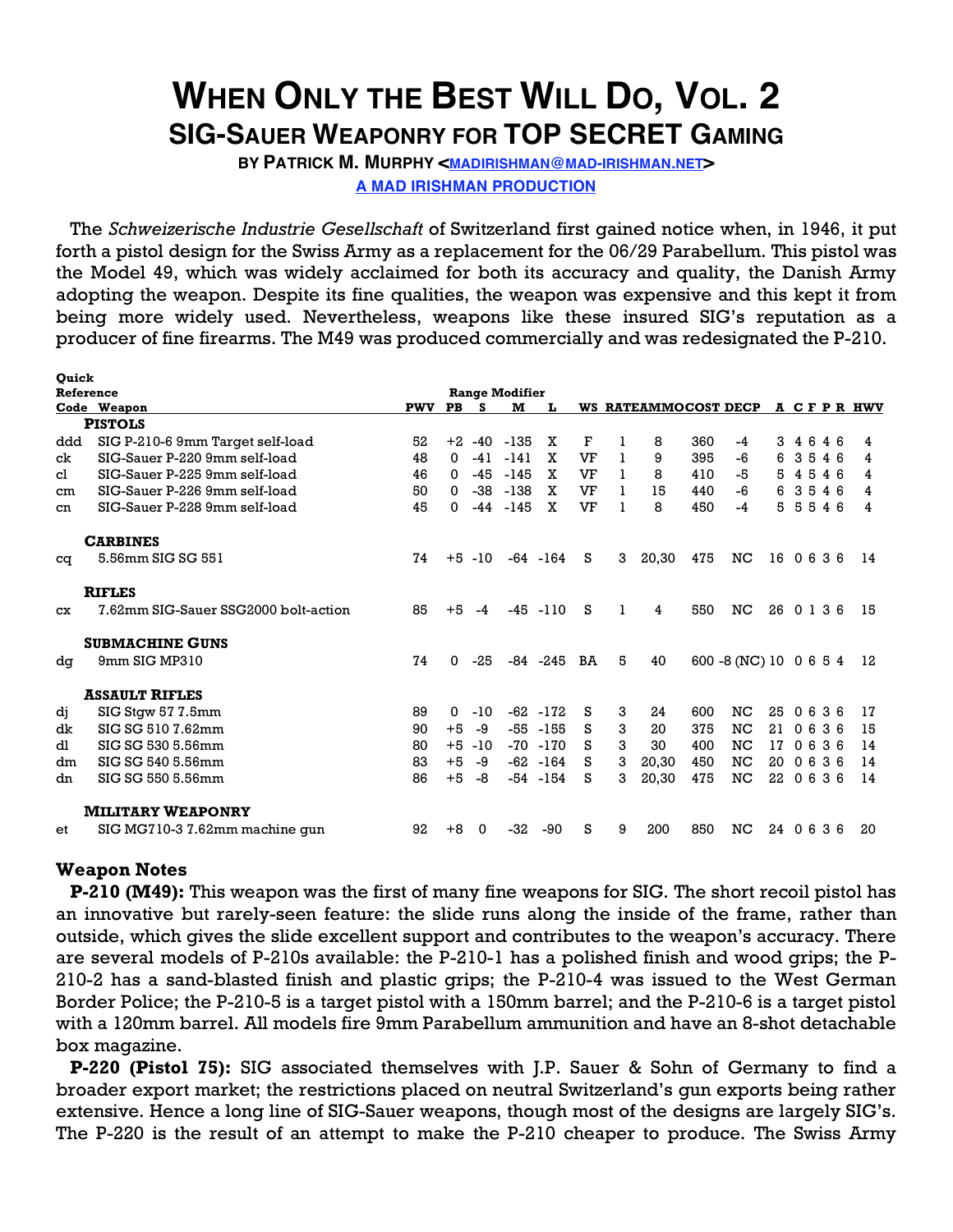adopted this weapon as the Pistol 75, as did the Japanese Self-Defense Force. It uses 9mm Parabellum ammunition and has a 9-shot detachable box magazine.

**P-225:** A smaller and lighter version of the P-220 with a firing pin mechanism that absolutley prevents the weapon from firing if dropped. It is used by several Swiss and German police forces (as the Pistole 6) and may be used by the U.S. Secret Service as well.

**P-226:** SIG-Sauer developed this pistol for consideration as the US Army's new sidearm in 1980. It is built largely on parts from the P-220 and P-225, with a larger magazine and an amidextrous magazine catch. The weapon performed extremely well on all of the Army's tests, but its cost proved to be too high to win the bid. The weapon fires 9mm Parabellum ammunition and has a 15 shot detachable box magazine.

**P-228:** Appearing in 1988, this weapon is a small pistol with a large magazine capacity (13 shots). It is otherwise almost identical to the P-225 and P-226. The magazine catch can be mounted on either side of the frame to suit the user's preference.

**Model SSG2000:** A bolt-action rifle adopted by Swiss forces in 1987, the SSG2000 has a heavy barrel with a combined muzzle break/flash suppressor, and is normally provided with a Schmidt & Bender or Zeiss scope. The rifle is available in 7.62mm NATO, .300 Weatherby Magnum, 5.56mm NATO, or 7.5mm Swiss calibers. The Swiss Army uses the 7.62mm NATO version, employed as a sniper's weapon.

**Stgw 57:** The *Sturmgewehr* 57 is apparently a SIG version of an assault rifle developed by Mauser for the Germans at the end of the Second World War. SIG made their own version of the two-part bolt and roller-locked delayed blowback system which was adopted by CETME and Heckler & Koch. The rifle has a permanently-attached bipod, which can be located anywhere along the barrel jacket to suit the firer. On the muzzle there is an integral grenade launcher, and the butt has a rubber recoil pad. It is heavier tham most modern weapons but very accurate and rugged.

**SG 510:** Developed from the Stgw 57, this expensive weapon may be the best 7.62mm selectivefire rifle ever made. However, the price and arrival on the market after other designs had made their mark meant that the rifle saw service only in the Swiss Army and in several African and South American states. There are several models of 510s: the 510-1 is nearly identical to the Stgw save for the switch to 7.62mm NATO rounds; the 510-2 was a lighter version of the rifle; the 510-3 was among the first Western weapons to be chambered for the Soviet 7.62 x 39mm round (hoping to draw sales from countries using that type of ammunition); and the 510-4 was the final perfected design, having a wooden butt, a small wooden fore-end, and chambered for the 7.62mm NATO round. It is in use by the Swiss Army and by Chile and Bolivia.

**SG 530:** Initially, the 530 was designed as a smaller 510 that would fire a 5.56mm cartridge, but the 5.56mm round was found to be unsatisfactory for use with SIG's delayed-blowback system, so the weapon was redesigned to use a gas piston action. The rifles were well-made but did not sell well due to the date of their release being at a time when European countries were unsure of the caliber of weapon they would use.

**SG 540:** Attempting to reduce the cost of the 530, SIG produced the 540, with a simplified breech mechanism. It is a selective-fire weapon, with a three-round burst facility which is a separate unit and can be installed or removed without tools and without affecting the basic operation of the firing mechanism. Various accessories are supplied, including bipods, telescopic sights and bayonets of tubular or conventional type. The muzzle has a combined flash suppressor/compensator which doubles as a grenade-launcher. The SG 540 was manufactured in Switzerland, and was also licensed to Manurhin of France, who supplied large numbers to the French Army to familiarize them with the 5.56mm caliber prior to the general issue of the FA-MAS rifle. It has been widely exported by both SIG and Manurhin and is in use in 17 countries in Africa, South America and the Middle East. A variant model, the SG 542, was developed in 7.62mm